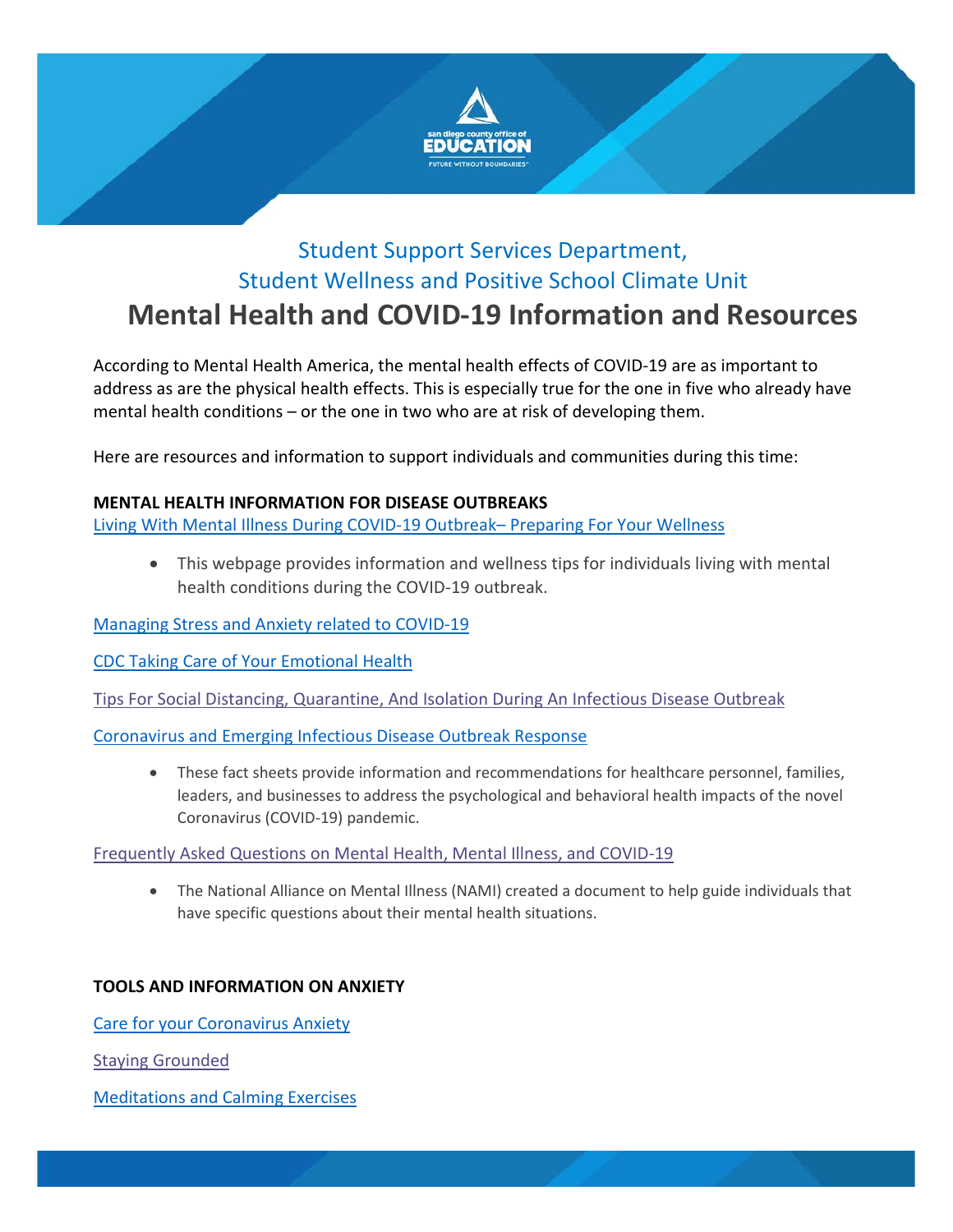**Mental Health and COVID-19 Information and Resources** | **Student Wellness and Positive School Climate Unit**

# [Headspace](https://www.headspace.com/covid-19)

• To help support you through this time of crisis, Headspace is offering **Weathering the Storm**, which includes meditations, sleep, and movement exercises.

# **TOOLS TO CONNECT WITH OTHERS**

[Social Support: Getting And Staying Connected](https://mhanational.org/stay-connected)

*Warm Lines*

# **Project Return Peer Support Network** [\(www.prpsn.org\)](http://www.prpsn.org/)

Now accepting calls nationwide. Warm line hours 7 days a week 5pm-10pm PST (888) 448-9777 English (888) 448-4055 Spanish

# **The OC Warm Line** - NAMI Orange County

(714) 991-6412 Hours: 9am to 3am Monday-Friday; 10am to 3am Saturday and Sunday Languages: English, Spanish, Vietnamese and Farsi Interpreter Services available

# **Peer Warm Line Connection**

(707) 565-4466 Hours: Friday - Sunday evenings, 5:30pm-9:30pm

**The California Peer-Run Warm Line** Toll free (855) 845-7415 Web Chat: [https://www.mentalhealthsf.org/peer-run-warmline/](https://urldefense.proofpoint.com/v2/url?u=http-3A__r20.rs6.net_tn.jsp-3Ff-3D001uAX-5Fd7-5FW2vGq-2DtHjl-5FPG09v5lfrSCHr6bW0TG7lGoRHPMbwA2pTdKjJGzD5aC068-2DNJCgQ9rbbqXdCKHZI7lQQy5kaW5S0ys5finQKA2F4xoae0N1hm6t82QzJ-5FFGIppr8ttL387gtkrvttRbejWCc3M-5F-5FFqYF1pQVgxq0dpt1pTNE1k-2DBd57g-3D-3D-26c-3DMnL94eBq2ei2bmuhhHVco37Mv7yleT-5FL3g7jB1c4DwAsvzCtPHaGDQ-3D-3D-26ch-3DxbRYt0op3x-5F67r0bldMtFGv6hOZSdrNnSUEsKdKzki-2DWWCB5lkqA2w-3D-3D&d=DwMCaQ&c=SIStQSL0VMIUJoLS-Q8giiFlA-AKdP7tpJHyQh8DeXk&r=xt284qGZ9Z4H6YGHT5ksPKlBEgFxC3J7J96xC6V6p5I&m=QYv3Gtt7Hhpv6fVnvehLLdwu_usV-oOoPXombFuJHD4&s=iXBZOFJobbtkPS8IQ75f8W9jeJ4bOMTNI1R5T8sO2vA&e=) Free non-emergency emotional support is available to anyone in the state via telephone or instant messaging operating 24/7.

# **San Diego Warm Line** for San Diego Residents

(619) 295-1055 Open 3:30 PM to 11:00 PM 7 days a week

# **RESOURCES FOR IMMEDIATE RESPONSE**

## **Immediate life-threatening danger Call 911**

**[SAMHSAs Disaster Distress Helpline](https://www.samhsa.gov/find-help/disaster-distress-helpline)** Call 800-985-5990 or text TalkWithUs to 66746 (TTY 1-800-846-8517)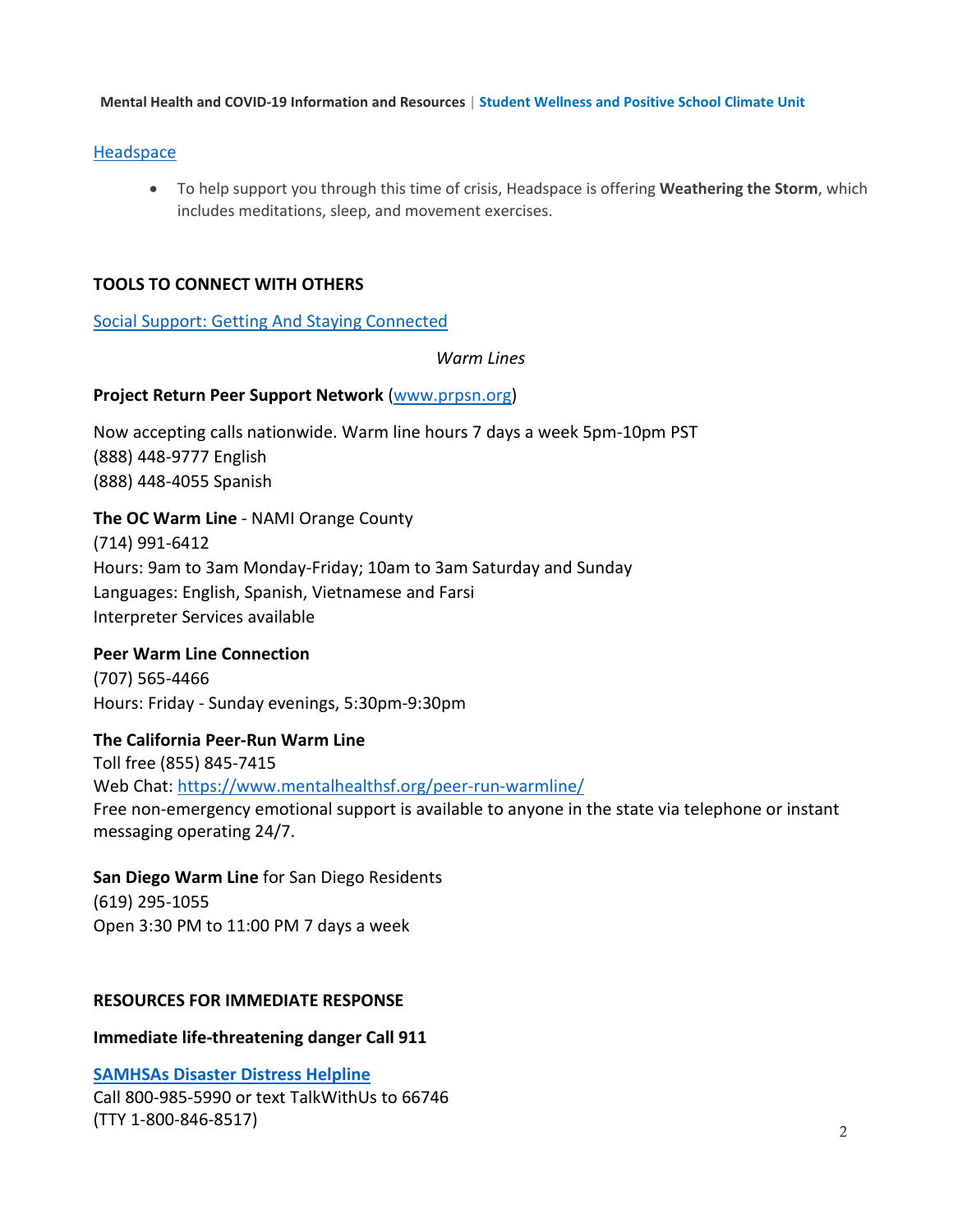**Mental Health and COVID-19 Information and Resources** | **Student Wellness and Positive School Climate Unit**

The Disaster Distress Helpline (DDH) provides crisis counseling and support for anyone in the U.S. experiencing distress or other behavioral health concerns related to any natural or human-caused disaster, including public health emergencies.

## **[Crisis Text Line](https://www.crisistextline.org/)**

Text MHA to 741741 and you'll be connected to a trained Crisis Counselor. Crisis Text Line provides free, text-based support 24/7.

## **[San Diego Access & Crisis Line](https://www.optumsandiego.com/content/sandiego/en/access---crisis-line.html)**

(888) 724-7240 TDD/TTY Dial 711 7 days a week/24 hrs a day [Live chat](https://omnidigital.uhc.com/SDChat/) available Monday-Friday 4:00 – 10:00 p.m.

#### **RESOURCES FOR PARENTS**

[Talking to Kids about COVID-19](https://childmind.org/article/talking-to-kids-about-the-coronavirus/)

[Cómo hablar con los niños sobre el coronavirus](https://childmind.org/article/como-hablar-con-los-ninos-sobre-el-coronavirus/)

[Talking to Children About COVID-19 \(Coronavirus\): A Parent Resource](https://www.nasponline.org/resources-and-publications/resources-and-podcasts/school-climate-safety-and-crisis/health-crisis-resources/talking-to-children-about-covid-19-(coronavirus)-a-parent-resource)

[Countering COVID stigma](https://www.nasponline.org/resources-and-publications/resources-and-podcasts/school-climate-safety-and-crisis/health-crisis-resources/countering-covid-19-(coronavirus)-stigma-and-racism-tips-for-parents-and-caregivers)

[Supporting Kids During the COVID-19 Crisis](https://childmind.org/article/supporting-kids-during-the-covid-19-crisis/?utm_source=newsletter&utm_medium=email&utm_content=%20Parents%20Guide%20to%20Problem%20Behavior&utm_campaign=Weekly-03-16-20)

[How to Avoid Passing Anxiety on to Your Kids](https://childmind.org/article/how-to-avoid-passing-anxiety-on-to-your-kids/?utm_source=newsletter&utm_medium=email&utm_content=%20Parents%20Guide%20to%20Problem%20Behavior&utm_campaign=Weekly-03-16-20)

[Talking to Kids about Fear and Violence](https://mhanational.org/talking-kids-about-fear-and-violence)

[Resources for Families During the Coronavirus Pandemic](http://click.commonsense-email.org/?qs=980cfc39b729d589ee011b53fc0245716d9e9502341d622cac56d1eb80b1dfafd63cff2aef01cb6c0e8b0f8249c4459b14e8e38fd1d57bcfe8d99c6984129a4e)

[List of Live Webcams, Virtual Tours, and Virtual Field Trips](https://virtualschoolactivities.com/)

[Scholastic Learn at Home Free Resources](https://classroommagazines.scholastic.com/support/learnathome.html)

[Smithsonian Distance Learning Resources](https://learninglab.si.edu/distancelearning)

Virtual Field Trips [from Discovery Education](https://www.discoveryeducation.com/community/virtual-field-trips/)

[Educational PBS daytime programming](https://www.pbssocal.org/pbs-news/at-home-learning/)

• Students Pre-K through 12th grade can access free educational programing designated for each grade level